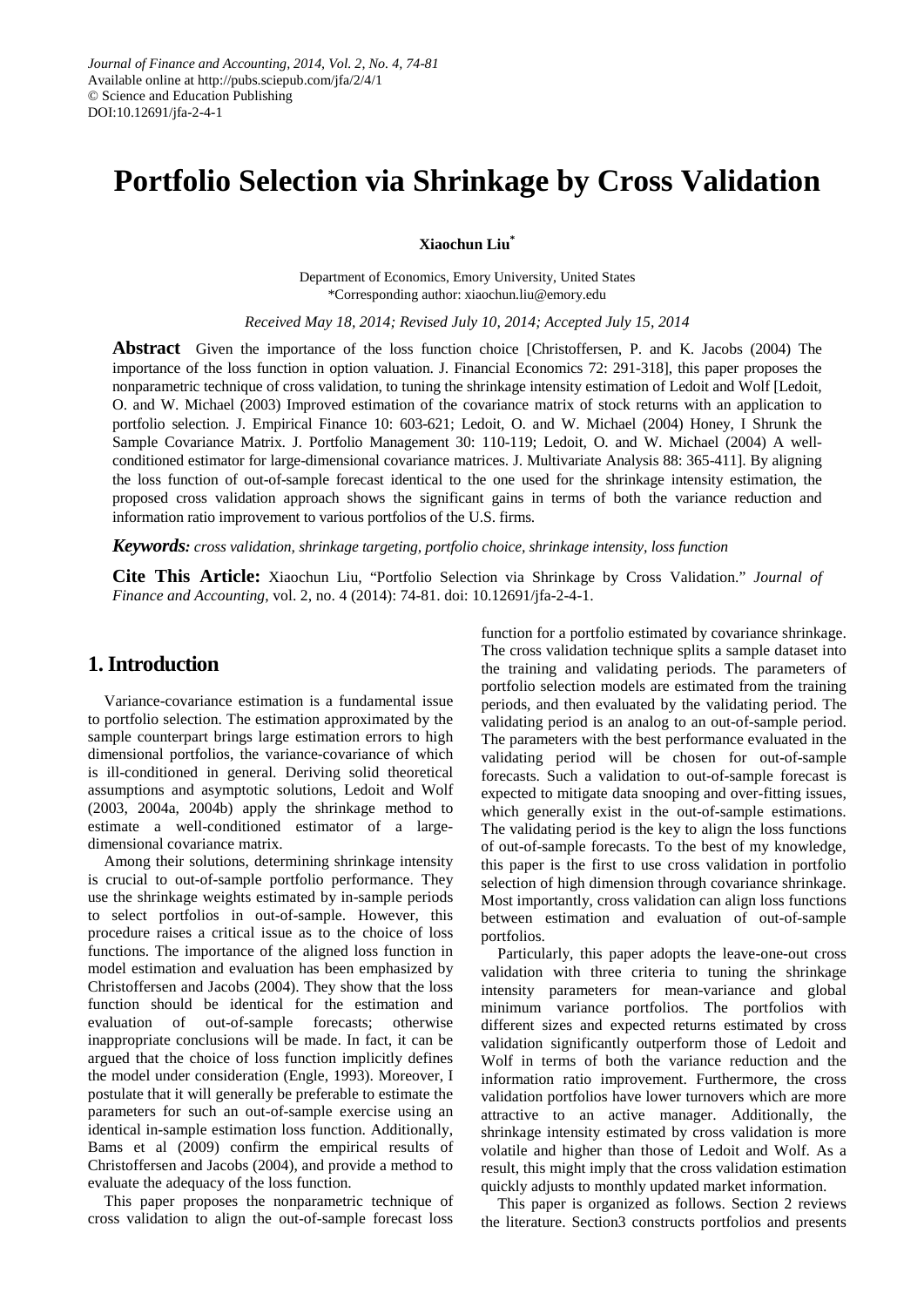optimal shrinkage intensity. Section 4 describes the cross validation procedure for estimating optimal shrinkage intensity. Section 5 describes data. Section 6 reports empirical results. Section 7 concludes the paper.

## **2. Literature**

The cross validation technique is not new in statistics literature. Used to estimate the risk of an estimator or to perform model selection, cross-validation is a widespread strategy because of its simplicity and its (apparent) universality. However, the application of cross validation in economics and finance is rare. One phenomenal exception is Conway and Reinganum (1988) who consider the use of cross-validation to identify a stable factor structure in security returns. Fan et al. (2010) propose a two-stage refitted cross validation to attenuate the influence of irrelevant variables with high spurious correlations. Zhang (2009) designs a cross validation estimate of quadratic variation to study the nonparametric connection between realized and implied volatilities. Picard and Cook (1984) apply cross validation for assessment of the predictive ability of regression models. Upton (1994) extends the cross validation technique of Conway and Reinganum (1988) to examine both the statistical and economic significance of extracted factors. Fan and Yim (2004) use cross validation as a data-driven method to estimate conditional densities. Arlot and Celisse (2010) provide a recent survey of cross validation.

Shrinkage estimators have been widely studied to diminish the estimation error on the estimation of the moments of asset returns. DeMiguel et. al. (2011) study shrinkage estimators for the vector of means, the covariance matrix and portfolio weights themselves. Candelon et. al. (2010) introduce a new framework based on shrinkage estimators to improve the performance of small size portfolios. Golosnoy and Okhrin (2009) derive the flexible shrinkage estimator for the optimal portfolio weights, which allows dynamic adjustments of model structure. Golosnoy and Okhrin (2007) propose directly applying shrinkage to the portfolio weights by using the non-stochastic target vector. Ledoit and Wolf (2010) extends the shrinkage method by considering nonlinear transformations of the sample Eigen values, using recent results from Random Matrix Theory (RMT). Behr et al (2010) impose the set of constraints that yields the optimal trade-off between sampling error reduction and bias for the variance-covariance matrix. Kourtis et. al. (2011) apply shrinkage method directly to the inverse covariance matrix using two non-parametric methods.

The alternative methods to shrinkage approach are also studied and compared in the literature. Jagannathan and Ma (2003) show that constraining portfolio weights to be nonnegative is equivalent to using the sample covariance matrix after reducing its large elements and then form the optimal portfolio without any restrictions on portfolio weights. DeMiguel et al. (2009) solve the traditional minimum-variance problem subject to the additional constraint that the norm of the portfolio-weight vector be smaller than a given threshold. Disatnik and Benninga (2007) show that there is no real need to use the shrinkage estimators. Liu and Lin (2010) compare portfolio performance among different shrinkage methods. Briner and Connor (2008) find that the factor model perform best for large investment universes and typical sample lengths. Wolf (2006) compares shrinkage estimation to resampled efficiency.

# **3. Portfolio and Optimal Shrinkage Intensity**

Consider a general mean-variance portfolio (MVP) of Markowitz (1952) type with a universe of *N* stocks, whose returns are distributed with mean vector  $\mu$ , and covariance matrix,  $\Sigma$ . Markowitz (1952) defines the problem of portfolio selection as:

$$
\min_{w} w' \Sigma w
$$

$$
s.t. w'1 = 1
$$

$$
w' \mu = q
$$

where 1 denotes a conformable vector of ones, and *q* is the expected rate of return that is required on the portfolio. *w* is a vector of portfolio weights to be solved. The wellknown solution is

$$
w_{MVP} = \frac{C - qB}{AC - B^2} \Sigma^{-1} \mathbf{1} + \frac{qA - B}{AC - B^2} \Sigma^{-1} \mu
$$
 (1)

with  $A = 1 \Sigma^{-1} 1$ ,  $B = 1 \Sigma^{-1} \mu$  and  $C = \mu' \Sigma^{-1} \mu$ .

In this paper, I also estimate a global minimum variance portfolio (GMVP) as

$$
\min_{w} w' \sum w
$$
  
s.t.  $w'1 = 1$ 

with its solution as

$$
w_{GMVP} = \Sigma^{-1} \mathbf{1} \left( \mathbf{1} \Sigma^{-1} \mathbf{1} \right)^{-1} \tag{2}
$$

Note that the solutions of both equations (1) and (2) involve the inverse of the covariance matrix. The conventional approach is to use the sample covariance matrix,  $\hat{\Sigma}$ , to approximate the population matrix,  $\Sigma$ . However, in a high dimensional portfolio selection problem, the sample covariance is typically not wellconditioned and may not even be invertible. Ledoit and Wolf (2004b) apply the shrinkage method to obtain an estimator that is both well-conditioned and more accurate than the sample covariance matrix asymptotically. The estimator is distribution-free and has a simple explicit formula that is easy to compute and interpret.

Let  $\Sigma^*$  be the shrinkage estimator, and *F* a shrinkage targeting matrix. The shrinkage estimator is expressed as a weighted average of a shrinkage targeting matrix and the sample covariance matrix.

$$
\Sigma^* = \delta F + (1 - \delta)\hat{\Sigma} \tag{3}
$$

where  $0 \le \delta \le 1$  is the shrinkage intensity. The shrinkage intensity reflects the trade-off of estimation errors and bias.

The optimal shrinkage intensity is given by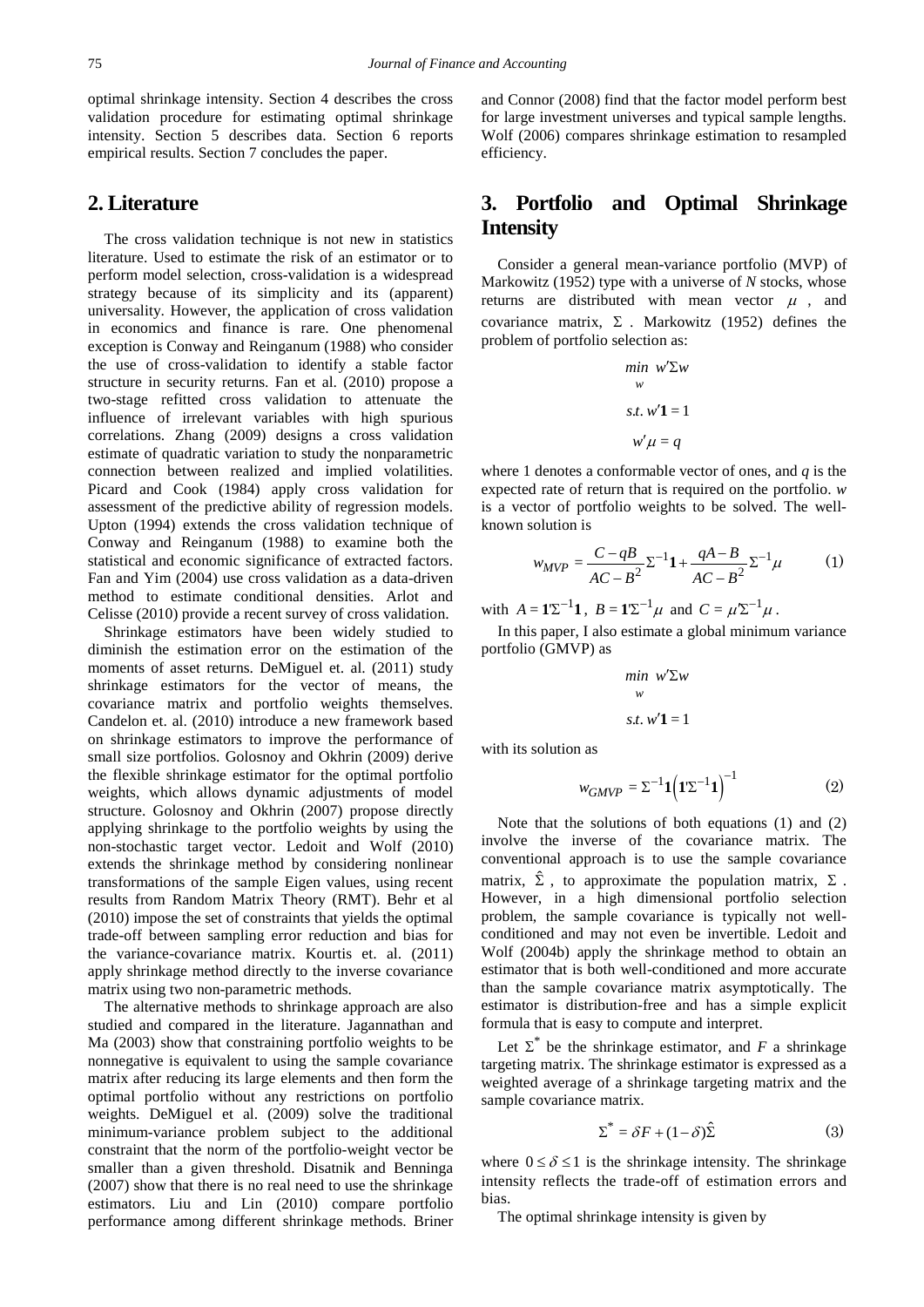$$
\delta^* = \frac{\sum_{i=1}^{N} \sum_{j=1}^{N} Var(s_{ij}) - Cov(f_{ij}, s_{ij})}{\sum_{i=1}^{N} \sum_{j=1}^{N} Var(f_{ij} - s_{ij}) + (\varphi_{ij} - \sigma_{ij})^2}
$$

where  $\sigma_{ij}$ ,  $s_{ij}$ , and  $f_{ij}$  are the elements of  $\Sigma$ ,  $\hat{\Sigma}$  and  $F$ , respectively, with  $\varphi_{ij} = E(f_{ij})$ , and  $\sigma_{ij} = E(s_{ij})$ . The asymptotically consistent estimator of the optimal shrinkage intensity has been derived in Ledoit and Wolf (2003, 2004a &b). I refer the interested readers to their works for the technical details.

# **4. Cross Validation for Optimal Shrinkage Intensity**

The key of the shrinkage approach is to determine the shrinkage intensity  $(\delta)$  of a structure targeting matrix and the sample covariance matrix. To calibrate the shrinkage weight, I adopt the nonparametric technique, known as the leave-one-out cross validation, on a grid search of the shrinkage intensity domain. Leave-one-out, e.g., Celisse and Robin (2008), Shao (1993), Efron and Gong (1983), Campbell et al. (1997), Stone (1974), Allen (1974), Geisser (1975), is the most classical exhaustive cross validation procedure in the statistics literature.

In this paper , the procedure of leave-one-out cross validation is implemented as follows:

1. Give an estimation window of length, *R*, and a outof-sample forecast window of length, *H* , with the total observations, *T*, such that  $H \in [R+1, T]$ .

2. Each data point at  $t \in [1, R]$  is successively "left out" from the sample and used for validation. Hence, at each data point, the training period is the set of  $\{R_{-t}\}\,$ , while

the validating period is the  $t^{th}$  data point.

3. The domain of  $\delta$  is divided to a grid of  $D$  points, such that  $\delta = (\delta_1, \delta_2, ..., \delta_D) \in [0,1]$ . The accuracy of the shrinkage intensity will depend on the number of grid points. Considering the computation cost, I choose *D*=200 in the empirical section of this paper.

4. Apply each of the grid points to equation (3) for the training period,  ${R_{-t}}$ , so as to obtain the shrinkage covariance matrix,  $\tilde{\Sigma}_{-t,d}^*$ ,  $d=1,...D$ .

5. Use  $\tilde{\Sigma}_{-t.d}^{*}$  to compute the corresponding portfolio weights,  $\widetilde{W}_{-t,d}$  through equation (1) and (2).

6. Compute the out-of-sample portfolio return on the  $t^{th}$  sample asset return of the grid point, *d*, to have  $\widetilde{r}_{t,d} = \widetilde{w}_{-t,d}^{\prime} r_t$ , where  $r_t$  is the returns of *N* stocks at time *t* .

7. Compute the out-of-sample statistics for each grid point, using the out-of-sample portfolio returns,  $\Delta_d = L(\widetilde{r}_{t,d}) \big|_{t=1}^R$ .

8. Choose the parameter,  $\delta_d^*$ , which optimizes the outof-sample statistics, as the optimal shrinkage intensity.

9. Use  $\delta_d^*$  to compute the shrinkage covariance matrix,  $\sum_{\substack{s \ \delta d}}^*$  and portfolio weight,  $w_{\delta_d^*}$  to obtain the out-ofsample forecast of the portfolio return at time *R*+1 as  $\hat{r}_{R+1} = w_{\delta_d^*}^* r_{R+1}$ 

10. Repeat the steps (2)-(9) to obtain the out-of-sample portfolio return forecasts,  $\hat{r}_H$ , for  $H=R+1,...T$ .

As seen, the cross validation is a nonparametric approach by which a validation loss function from leaveone-out is aligned to the loss function of out-of-sample forecast. I expect that this cross validation approach by aligning loss functions will reduce the issues of data snooping and over-fitting in out-of-sample forecast.

Next, I specify the out-of-sample statistics, ∆*<sup>d</sup>* . In this paper, I use three different criteria for ∆*<sup>d</sup>* to calibrate the shrinkage intensity by: (1) minimizing out-of-sample portfolio variance (MinVariance); (2) maximizing out-ofsample portfolio Information Ratio (MaxIR); (3) minimizing out-of-sample deviation of a tracking portfolio from required expected returns (MinDeviation).

For MinVairance, the variance of the out-of-sample portfolio returns is computed on the out-of-sample portfolio returns,  $\tilde{r}_{t,d}$ , obtained from leave-one-out cross validation; that is:

$$
\Delta_{\tilde{\sigma}_d^2} = \frac{\sum_{t=1}^R [\tilde{r}_{t,d} - \overline{\tilde{r}}_d]^2}{R - 1}
$$

where  $\overline{\tilde{r}}_d = \frac{\sum_{t=1}^t r_t}{n}$ *R*  $\overline{\tilde{r}}_d = \frac{\sum_{t=1}^R \tilde{r}_{t,d}}{R}$ . Such that,

$$
\delta_d^* = \underset{\delta_d = (\delta_1, \ldots, \delta_D)}{\arg\min} \Delta_{\tilde{\sigma}_d^2}
$$

For MaxIR, the criteria of maximizing information ratio is defined as

$$
\Delta_{IR_d} = \frac{\overline{\tilde{r}_d}}{\sqrt{\Delta_{\tilde{\sigma}_d^2}}}
$$

Such that

$$
\delta_d^* = \underset{\delta_d = (\delta_1, \ldots, \delta_D)}{\arg \max} \Delta_{IR_d}
$$

For MinDeviation, I compute the deviation of the outof-sample portfolio returns from the required expected rate of return, *q* , in a mean-variance portfolio; thus, the out-of-sample statistics,  $\Delta_{MD_d}$  is defined as:

$$
\Delta_{MD_d} = \frac{\sum_{t=1}^{R} [\tilde{r}_{t,d} - q]^2}{R - 1}
$$

Such that

$$
\delta_d^* = \underset{\delta_d = (\delta_1, \ldots, \delta_D)}{\arg \ min} \Delta_{MD_d}
$$

See Lamont (2001) for more details in economic tracking portfolios. Finally, the determined  $\delta_d^*$  is used in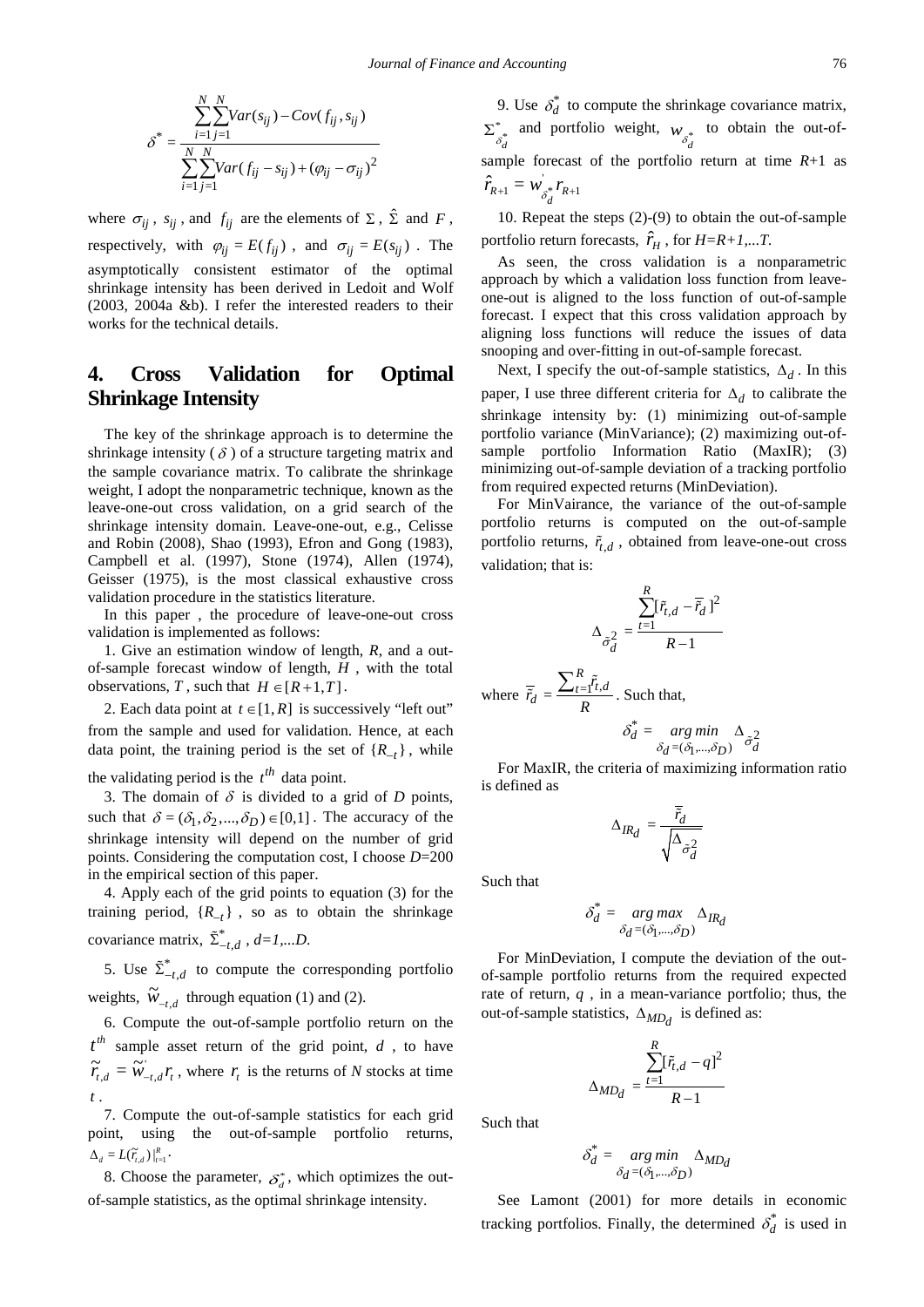equation (3) to estimate the portfolio returns for the outof-sample forecast period,  $H \in [R+1, T]$ .

# **5. Data**

Monthly U.S. stock returns, from January 1980 to December 2010, were taken from the Center for Research in Security Prices (CRSP). The sample period has the observations, *T*=372. The estimation window is set to *R*=120 such that the out-of-sample forecast periods is *H*=252. At each time *t*, I form the portfolio with the size of *n* U.S. stocks. The *n* stocks with the largest market capitalization are chosen as the portfolio stocks for time *t*. The sample covariance matrix is estimated based on the past *R* months, back from time *t*, of the corresponding portfolio stocks' returns. The same procedure is repeated for every month of the out-of-sample periods from January 1990 to December 2010. As a result, the portfolios are monthly updated and rebalanced.

Kirby and Ostdiek (2011) have shown that targeting conditional expected excess returns have greatly affected out-of-sample performance of portfolios; thus, in this paper, the different targeting conditional expected returns, which are required by a mean-variance portfolio, are considered for  $q=(3\%, 8\%, 16\%)$  annually. I also estimate for different portfolio sizes, *n*=(30, 50, 80, 100). The expected returns,  $\mu$ , in equation (1), are computed as the average of realized returns over the estimation window of length, *R*.

The choice of structural shrinkage targeting matrices is also crucial. This paper takes four types of shrinkage targeting matrices for estimation: Shrinkage towards identity (*I*), Shrinkage towards market (*M*), Shrinkage towards constant correlation (*C*), and Shrinkage towards diagonal matrix (*D*), which are used in Ledoit and Wolf (2003) and Disatnik and Benninga (2007). I use S&P500 as market factor. The corresponding programming codes provided by these authors are available http://www.ledoit.net/ research.htm.

#### **6. Empirical Results**

Using Ledoit and Wolf approach as benchmark, the cross validation performance is evaluated for out-ofsample portfolios in achieving: (i) larger standard deviation reduction; (ii) higher information ratio; and (iii) lower portfolio turnover. The turnover is defined as the total turnover of Grinold and Kahn (2000, Chapter 16) and DeMiguel et al. (2009). In general, the higher the turnover is, the less attractive the portfolio is to an active manager.

To measure the statistical significance of the difference between standard deviations and information ratios for two given portfolios, I apply bootstrapping methods. In particular, to compute *p*-values for the information ratios, I use the bootstrapping method proposed by Ledoit and Wolf (2008), while to test the hypothesis of the equality of two given portfolios' variances, I employ the stationary bootstrap of Politis and Romano (1994), and then the resulting bootstrap *p*-values are generated by the method suggested by Ledoit and Wolf (2008, Remark 3.2). The programming code for the robust tests of Ledoit and Wolf (2008) is available at http://www.econ.uzh.ch/faculty/ wolf/ publications.html.

[Table 1](#page-4-0) reports the standard deviations of different outof-sample portfolios and *p*-values in parenthesis. The portfolio standard deviations estimated from the shrinkage towards identity matrix is set as the benchmark, so that all other models are compared to it in terms of equality tests. The difference is statistically significant if the *p*-value is less than 5%. All other pair-wise *p*-values are also computed and used for discussion, while I do not report those due to the space limit. The averages of portfolio standard deviations of each criteria are also reported.

As seen in [Table 1,](#page-4-0) the cross validation portfolios have always achieved the lower standard deviations than those of Ledoit and Wolf across different portfolio types, sizes, and conditional expected returns. On average, cross validation under the MinVariance performs the best for both the mean-variance and global minimum variance portfolios across the different required expected returns and portfolio sizes. For instance, despite that shrinkage towards market model (*M*) performs the best in Ledoit and Wolf portfolios, cross validation using MinVariance gets the lower standard deviations than the best performed portfolio in Ledoit and Wolf. Importantly, *p*-values also show that the outperformance of cross validation is statistically significant.

Besides the substantial reduction on average, it is more interestingly observed the consistent standard deviation reduction in individual targeting portfolios by cross validation. Specifically, the standard deviation estimated by MinVariance and MinDeviation through a shrinkage targeting matrix is generally smaller than that estimated by Ledoit and Wolf through the same targeting matrix. For instance, the standard deviation, estimated by the identity shrinkage targeting matrix for the global minimum variance portfolio with  $n=100$ , is 0.4015, smaller than that of the corresponding one from Ledoit and Wolf, 0.4339. Moreover, it is also smaller than the best estimation of Ledoit and Wolf by the shrinkage towards market, 0.4141. *p*-values show the difference is statistically significant. However, the reduction in the standard deviation cannot be found through maximizing information ratio when *q*=8% and 16%. This exception is, nevertheless, not surprising due to the trade-off of risk-return.

[Table 2](#page-5-0) presents the out-of-sample information ratios of various portfolios and *p*-values of the equality robust test. As shown, the information ratios estimated by cross validation are significantly higher than those of Ledoit and Wolf on average. The range of differences in information ratios is from 0.0072 to 0.0434 on average. In addition, cross validation under MinVariance and MinDeviation obtains the consistently higher information ratios than those of Ledoit and Wolf estimated by the same individual targeting matrix across various portfolios. Furthermore, the highest information ratios are always obtained by cross validation approach. The largest difference at individual targeting estimation is 0.0819 for the portfolio size, *n*=50, at *q*=8%.

As expected, in [Table 2,](#page-5-0) cross validation by maximizing information ratios gives consistently higher information ratios than those of Ledoit and Wolf on average. Furthermore, its shrinkage towards diagonal matrix has obtained the highest information ratios among the competing methods including Ledoit and Wolf approach. However, although maximizing information ratios is set to maximizing out-of-sample portfolio information ratios, it does not universally achieve the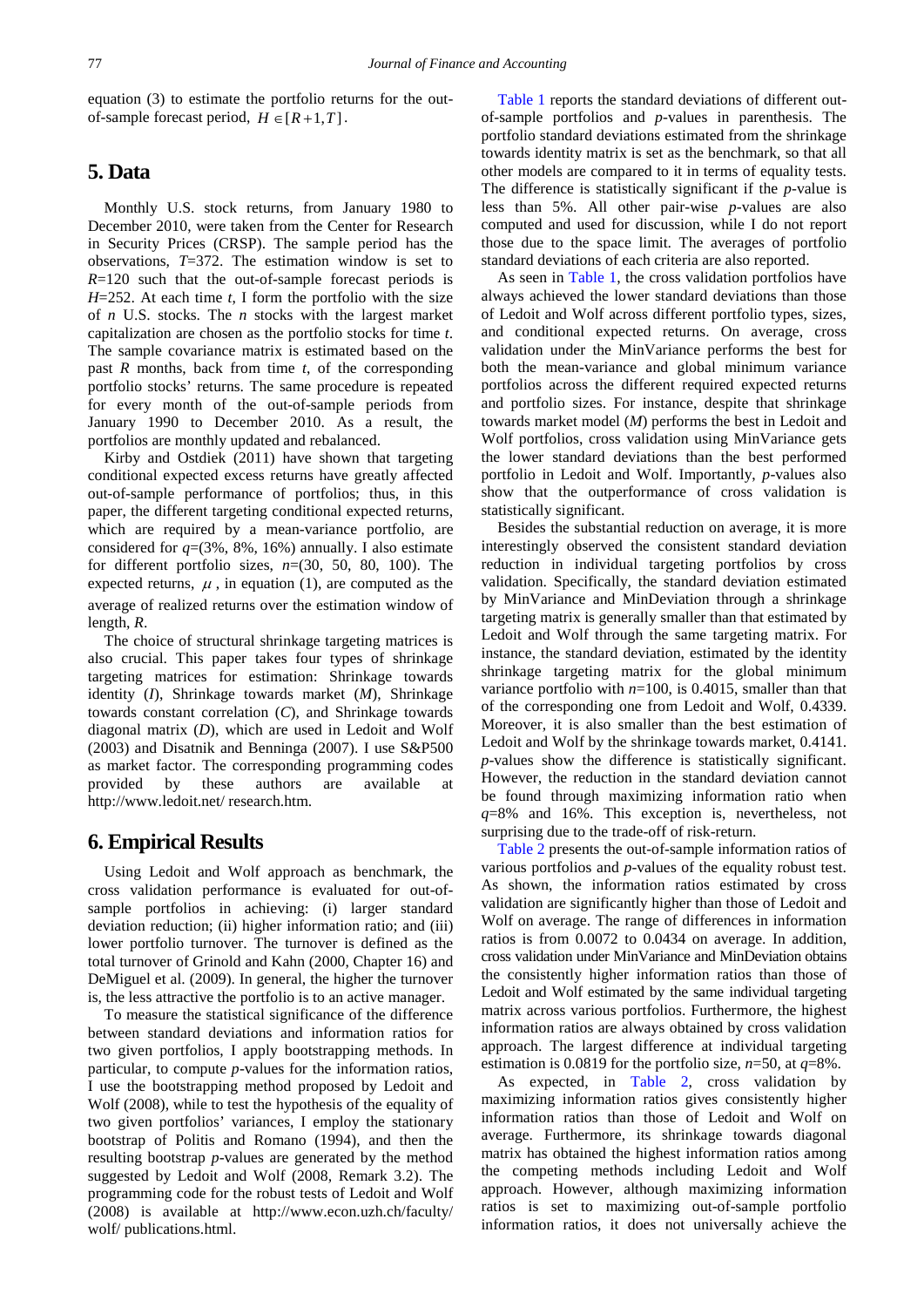highest information ratios through other individual targeting matrices. As a result, this evidence shows that the estimation by maximizing information ratios might have larger uncertainty than other methods.

**Table 1. Standard Deviations and Robust Tests of Out-of-Sample Portfolio Forecasting**

<span id="page-4-0"></span>

|                                      |                   |          | [a]: $300bp$                            |                                                                                                                                                                 | $[b]$ : 800bp               |                                         |                                                       |  |          |          | $[c]$ : 1600bp                          |                | $[d]$ : GMV |                                         |                                     |                |
|--------------------------------------|-------------------|----------|-----------------------------------------|-----------------------------------------------------------------------------------------------------------------------------------------------------------------|-----------------------------|-----------------------------------------|-------------------------------------------------------|--|----------|----------|-----------------------------------------|----------------|-------------|-----------------------------------------|-------------------------------------|----------------|
|                                      | $N=30$            | $N = 50$ | $N = 80$ $N = 100$                      |                                                                                                                                                                 | $N=30$                      | $N = 50$                                | $N=80$ $N=100$                                        |  | $N = 30$ | $N = 50$ |                                         | $N=80$ $N=100$ | $N = 30$    | $N = 50$                                |                                     | $N=80$ $N=100$ |
| <b>Ledoit and Wolf</b>               |                   |          |                                         |                                                                                                                                                                 |                             |                                         |                                                       |  |          |          |                                         |                |             |                                         |                                     |                |
| Ι.                                   |                   |          | 0.6450 0.5335 0.4952 0.4781             |                                                                                                                                                                 |                             | 0.5486 0.4769 0.4567 0.4477             |                                                       |  |          |          | 0.4647 0.4374 0.4442 0.4413             |                |             | 0.4615 0.4432 0.4373 0.4339             |                                     |                |
|                                      |                   |          | $(1.000)$ $(1.000)$ $(1.000)$ $(1.000)$ |                                                                                                                                                                 |                             | $(1.000)$ $(1.000)$ $(1.000)$ $(1.000)$ |                                                       |  |          |          | $(1.000)$ $(1.000)$ $(1.000)$ $(1.000)$ |                |             | $(1.000)$ $(1.000)$ $(1.000)$ $(1.000)$ |                                     |                |
| М                                    |                   |          | 0.6406 0.5298 0.4808 0.4674             |                                                                                                                                                                 |                             | 0.5438 0.4713 0.4398 0.4332             |                                                       |  |          |          | 0.4618 0.4277 0.4239 0.4217             |                |             | 0.4560 0.4316 0.4156 0.4141             |                                     |                |
|                                      |                   |          | $(0.006)$ $(0.090)$ $(0.009)$ $(0.003)$ |                                                                                                                                                                 |                             | $(0.004)$ $(0.009)$ $(0.006)$ $(0.006)$ |                                                       |  |          |          | $(0.009)$ $(0.009)$ $(0.006)$ $(0.006)$ |                |             | $(0.005)$ $(0.003)$ $(0.005)$ $(0.001)$ |                                     |                |
| C                                    |                   |          | 0.6424 0.5360 0.4933 0.4742             |                                                                                                                                                                 |                             | 0.5431 0.4778 0.4518 0.4395             |                                                       |  |          |          | 0.4585 0.4358 0.4330 0.4260             |                |             | 0.4530 0.4392 0.4279 0.4221             |                                     |                |
|                                      |                   |          | $(0.063)$ $(0.003)$ $(0.001)$ $(0.001)$ |                                                                                                                                                                 |                             | $(0.008)$ $(0.001)$ $(0.009)$ $(0.008)$ |                                                       |  |          |          | $(0.011)$ $(0.009)$ $(0.009)$ $(0.008)$ |                |             | $(0.665)$ $(0.004)$ $(0.020)$ $(0.004)$ |                                     |                |
| D                                    |                   |          | 0.6459 0.5451 0.5030 0.4886             |                                                                                                                                                                 |                             | 0.5495 0.4876 0.4628 0.4578             |                                                       |  |          |          | 0.4662 0.4458 0.4495 0.4522             |                |             | 0.4624 0.4522 0.4417 0.4425             |                                     |                |
|                                      |                   |          | $(0.098)$ $(0.000)$ $(0.000)$ $(0.002)$ |                                                                                                                                                                 |                             | $(0.034)$ $(0.009)$ $(0.002)$ $(0.002)$ |                                                       |  |          |          | $(0.009)$ $(0.003)$ $(0.002)$ $(0.002)$ |                |             | $(0.002)$ $(0.004)$ $(0.007)$ $(0.008)$ |                                     |                |
| Average                              |                   |          | 0.6435 0.5361 0.4931 0.4771             |                                                                                                                                                                 |                             | 0.5463 0.4784 0.4528 0.4445             |                                                       |  |          |          | 0.4628 0.4367 0.4376 0.4353             |                |             | 0.4582 0.4415 0.4306 0.4282             |                                     |                |
| (1) MinVariance by corss validation  |                   |          |                                         |                                                                                                                                                                 |                             |                                         |                                                       |  |          |          |                                         |                |             |                                         |                                     |                |
| Ι.                                   |                   |          | 0.6439 0.5122 0.4744 0.4569             |                                                                                                                                                                 |                             | 0.5475 0.4536 0.4319 0.4223             |                                                       |  |          |          | 0.4571 0.4070 0.4077 0.4014             |                |             | 0.4497 0.4109 0.4038 0.4015             |                                     |                |
|                                      |                   |          | $(0.003)$ $(0.006)$ $(0.009)$ $(0.002)$ |                                                                                                                                                                 |                             | $(0.013)$ $(0.003)$ $(0.005)$ $(0.001)$ |                                                       |  |          |          | $(0.027)$ $(0.028)$ $(0.005)$ $(0.001)$ |                |             | $(0.001)$ $(0.001)$ $(0.009)$ $(0.003)$ |                                     |                |
| M                                    |                   |          | 0.6416 0.5212 0.4712 0.4582             |                                                                                                                                                                 |                             | 0.5442 0.4637 0.4311 0.4247             |                                                       |  |          |          | 0.4605 0.4196 0.4144 0.4119             |                |             | 0.4536 0.4228 0.4082 0.4067             |                                     |                |
|                                      |                   |          | $(0.030)$ $(0.007)$ $(0.002)$ $(0.007)$ |                                                                                                                                                                 |                             | $(0.954)$ $(0.013)$ $(0.012)$ $(0.041)$ |                                                       |  |          |          | $(0.030)$ $(0.638)$ $(0.012)$ $(0.041)$ |                |             | $(0.003)$ $(0.008)$ $(0.009)$ $(0.005)$ |                                     |                |
| C                                    |                   |          | 0.6386 0.5280 0.4865 0.4695             |                                                                                                                                                                 |                             | 0.5405 0.4727 0.4478 0.4387             |                                                       |  |          |          | 0.4569 0.4325 0.4324 0.4286             |                |             | 0.4529 0.4356 0.4265 0.4228             |                                     |                |
|                                      |                   |          | $(0.055)$ $(0.013)$ $(0.001)$ $(0.006)$ |                                                                                                                                                                 |                             | $(0.007)$ $(0.005)$ $(0.009)$ $(0.005)$ |                                                       |  |          |          | $(0.004)$ $(0.000)$ $(0.009)$ $(0.005)$ |                |             | $(0.000)$ $(0.000)$ $(0.000)$ $(0.000)$ |                                     |                |
| D                                    |                   |          | 0.6406 0.5180 0.4742 0.4592             |                                                                                                                                                                 |                             | 0.5418 0.4566 0.4278 0.4202             |                                                       |  |          |          | 0.4468 0.4034 0.3992 0.3966             |                |             | 0.4364 0.4053 0.3944 0.3946             |                                     |                |
|                                      |                   |          | $(0.085)$ $(0.009)$ $(0.009)$ $(0.008)$ |                                                                                                                                                                 |                             | $(0.008)$ $(0.007)$ $(0.003)$ $(0.002)$ |                                                       |  |          |          | $(0.000)$ $(0.003)$ $(0.003)$ $(0.002)$ |                |             | $(0.000)$ $(0.000)$ $(0.000)$ $(0.000)$ |                                     |                |
| Average                              |                   |          | 0.6412 0.5198 0.4766 0.4610             |                                                                                                                                                                 |                             | 0.5435 0.4617 0.4347 0.4265             |                                                       |  |          |          | 0.4553 0.4156 0.4134 0.4096             |                |             | 0.4481 0.4186 0.4082 0.4064             |                                     |                |
| (2) MaxIR by corss validation        |                   |          |                                         |                                                                                                                                                                 |                             |                                         |                                                       |  |          |          |                                         |                |             |                                         |                                     |                |
| Ι.                                   |                   |          | 0.6492 0.5191 0.4786 0.4710             |                                                                                                                                                                 |                             | 0.5559 0.4672 0.4649 0.4577             |                                                       |  |          |          | 0.4840 0.4531 0.4807 0.4638             |                |             | 0.4656 0.4310 0.4175 0.4177             |                                     |                |
|                                      | $(p \text{ val})$ |          | $(p \text{ val})$ $(p \text{ val})$     | (p val)                                                                                                                                                         | (p val)                     |                                         | $(p \text{ val})$ $(p \text{ val})$ $(p \text{ val})$ |  | (p val)  | (p val)  | (p val)                                 | (p val)        | (p val)     |                                         | $(p \text{ val})$ $(p \text{ val})$ | (p val)        |
| М                                    |                   |          | 0.6353 0.5136 0.4737 0.4660             |                                                                                                                                                                 |                             | 0.5452 0.4635 0.4415 0.4397             |                                                       |  |          |          | 0.4721 0.4370 0.4514 0.4301             |                |             | 0.4599 0.4303 0.4148 0.4121             |                                     |                |
|                                      |                   |          | $(0.009)$ $(0.087)$ $(0.318)$ $(0.046)$ |                                                                                                                                                                 |                             | $(0.003)$ $(0.059)$ $(0.059)$ $(0.413)$ |                                                       |  |          |          | $(0.073)$ $(0.024)$ $(0.001)$ $(0.009)$ |                |             | $(0.030)$ $(0.003)$ $(0.000)$ $(0.003)$ |                                     |                |
| C                                    |                   |          | 0.6314 0.5253 0.5087 0.4900             |                                                                                                                                                                 |                             | 0.5405 0.4776 0.4708 0.4651             |                                                       |  |          |          | 0.4677 0.4539 0.4990 0.4755             |                |             | 0.4588 0.4378 0.4483 0.4366             |                                     |                |
|                                      |                   |          | $(0.006)$ $(0.002)$ $(0.067)$ $(0.007)$ |                                                                                                                                                                 |                             | $(0.008)$ $(0.007)$ $(0.007)$ $(0.006)$ |                                                       |  |          |          | $(0.009)$ $(0.008)$ $(0.000)$ $(0.004)$ |                |             | $(0.001)$ $(0.007)$ $(0.003)$ $(0.003)$ |                                     |                |
| D                                    |                   |          | 0.6361 0.5137 0.4765 0.4634             |                                                                                                                                                                 |                             | 0.5518 0.4642 0.4520 0.4418             |                                                       |  |          |          | 0.4702 0.4368 0.4543 0.4349             |                |             | 0.4449 0.4106 0.3969                    |                                     | 0.4017         |
|                                      |                   |          |                                         | $(0.039)$ $(0.019)$ $(0.060)$ $(0.004)$ $(0.061)$ $(0.008)$ $(0.036)$ $(0.071)$ $(0.550)$ $(0.052)$ $(0.009)$ $(0.055)$ $(0.014)$ $(0.048)$ $(0.006)$ $(0.007)$ |                             |                                         |                                                       |  |          |          |                                         |                |             |                                         |                                     |                |
| Average                              |                   |          |                                         | 0.6380 0.5179 0.4844 0.4726                                                                                                                                     | 0.5483 0.4681 0.4573 0.4511 |                                         |                                                       |  |          |          | 0.4735 0.4452 0.4713 0.4511             |                |             | 0.4573 0.4274 0.4194 0.4170             |                                     |                |
| (3) MinDeviation by corss validation |                   |          |                                         |                                                                                                                                                                 |                             |                                         |                                                       |  |          |          |                                         |                |             |                                         |                                     |                |
| $\bf{I}$                             |                   |          | 0.6543 0.5157 0.4769 0.4579             |                                                                                                                                                                 |                             | 0.5501 0.4554 0.4329 0.4229             |                                                       |  |          |          | 0.4581 0.4072 0.4082 0.4008             |                |             |                                         |                                     |                |
|                                      |                   |          | $(0.031)$ $(0.009)$ $(0.005)$ $(0.854)$ |                                                                                                                                                                 |                             | $(0.007)$ $(0.006)$ $(0.036)$ $(0.073)$ |                                                       |  |          |          | $(0.004)$ $(0.677)$ $(0.024)$ $(0.454)$ |                |             |                                         |                                     |                |
| М                                    |                   |          | 0.6468 0.5256 0.4733 0.4602             |                                                                                                                                                                 |                             | 0.5463 0.4662 0.4317 0.4253             |                                                       |  |          |          | 0.4609 0.4193 0.4138 0.4108             |                |             |                                         |                                     |                |
|                                      |                   |          | $(0.009)$ $(0.001)$ $(0.021)$ $(0.007)$ |                                                                                                                                                                 |                             | $(0.004)$ $(0.004)$ $(0.001)$ $(0.005)$ |                                                       |  |          |          | $(0.007)$ $(0.009)$ $(0.002)$ $(0.008)$ |                |             |                                         |                                     |                |
| C                                    |                   |          | 0.6458 0.5320 0.4887 0.4706             |                                                                                                                                                                 |                             | 0.5431 0.4749 0.4486 0.4390             |                                                       |  |          |          | 0.4574 0.4320 0.4331 0.4287             |                |             |                                         |                                     |                |
|                                      |                   |          | $(0.091)$ $(0.004)$ $(0.007)$ $(0.414)$ |                                                                                                                                                                 |                             | $(0.064)$ $(0.013)$ $(0.008)$ $(0.039)$ |                                                       |  |          |          | $(0.895)$ $(0.077)$ $(0.003)$ $(0.002)$ |                |             |                                         |                                     |                |
| D                                    |                   |          | 0.6475 0.5217 0.4772 0.4604             |                                                                                                                                                                 |                             | 0.5439 0.4583 0.4291 0.4209             |                                                       |  |          |          | 0.4473 0.4036 0.3993 0.3959             |                |             |                                         |                                     |                |
|                                      |                   |          |                                         | $(0.000)$ $(0.000)$ $(0.000)$ $(0.000)$                                                                                                                         |                             | $(0.000)$ $(0.000)$ $(0.000)$ $(0.000)$ |                                                       |  |          |          | $(0.000)$ $(0.000)$ $(0.000)$ $(0.000)$ |                |             |                                         |                                     |                |
| Average                              |                   |          | 0.6486 0.5237 0.4790 0.4623             |                                                                                                                                                                 |                             | 0.5458 0.4637 0.4355 0.4270             |                                                       |  |          |          | 0.4559 0.4155 0.4136 0.4090             |                |             |                                         |                                     |                |

I, M,C and D denote the shrinkage targeting to indentity, market, constant correlation and diagonal matrice, respectively. (1) minimize forecast variance (MinVariance); (2) maximize forecasted information ratios (MaxIR); (3) minimize the deviation of forecasted portfolio returns from targeting expected returns (MinDeviation). [a] Constrainted portfolio with the annully targeting expected return, 300 basis points; [b] Constrainted portfolio with the annully targeting expected return, 800 basis points; [c] Constrainted portfolio with the annully targeting expected return, 1600 basis points. [d] GMV represents a global minimum variance portfolio. n represents the portfolio size. p-values of the equality robust tests are in parenthesis. Standard deviation is annulized by multiplying 12.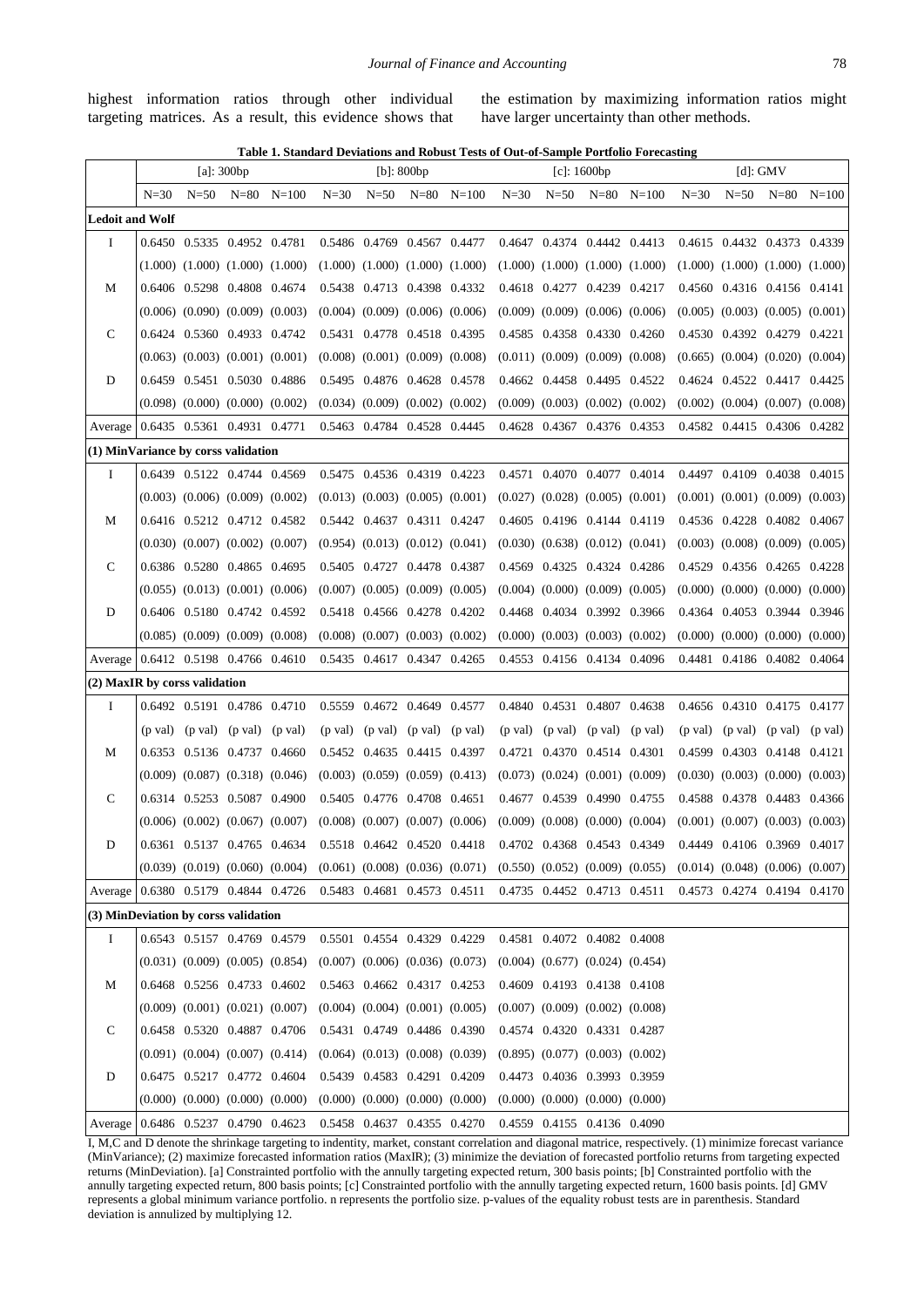#### 79 *Journal of Finance and Accounting*

**Table 2. Information Ratios and Robust Tests of Out-of-Sample Portfolio Forecasting**

<span id="page-5-0"></span>

|                        |          |          | [a]: $300bp$                            |                |        |                                         | $[b]$ : 800bp |                |        |          | $[c]$ : 1600bp                          |                | [d]: GMV |                                         |                               |                                         |
|------------------------|----------|----------|-----------------------------------------|----------------|--------|-----------------------------------------|---------------|----------------|--------|----------|-----------------------------------------|----------------|----------|-----------------------------------------|-------------------------------|-----------------------------------------|
|                        | $N = 30$ | $N = 50$ |                                         | $N=80$ $N=100$ | $N=30$ | $N = 50$                                |               | $N=80$ $N=100$ | $N=30$ | $N = 50$ |                                         | $N=80$ $N=100$ | $N=30$   | $N = 50$                                |                               | $N=80$ $N=100$                          |
| <b>Ledoit and Wolf</b> |          |          |                                         |                |        |                                         |               |                |        |          |                                         |                |          |                                         |                               |                                         |
| Ι.                     |          |          | 0.2082 0.1971 0.1654 0.1929             |                |        | 0.2218 0.1906 0.1526 0.1808             |               |                |        |          | 0.2186 0.1557 0.1128 0.1426             |                |          | 0.1967 0.1586 0.1397 0.1644             |                               |                                         |
|                        | (1.00)   | (1.00)   | (1.00)                                  | (1.00)         | (1.00) | (1.00)                                  | (1.00)        | (1.00)         | (1.00) | (1.00)   | (1.00)                                  | (1.00)         | (1.00)   | (1.00)                                  | (1.00)                        | (1.00)                                  |
| М                      |          |          | 0.2046 0.2002 0.1670 0.1806             |                |        | 0.2175 0.1942 0.1539 0.1710             |               |                |        |          | 0.2119 0.1596 0.1122 0.1366             |                |          | 0.1976 0.1646 0.1391 0.1575             |                               |                                         |
|                        |          |          | $(0.050)$ $(0.005)$ $(0.046)$ $(0.003)$ |                |        | $(0.032)$ $(0.055)$ $(0.005)$ $(0.005)$ |               |                |        |          | $(0.015)$ $(0.003)$ $(0.803)$ $(0.074)$ |                | (0.008)  |                                         | $(0.029)$ $(0.880)$ $(0.086)$ |                                         |
| C                      |          |          | 0.1924 0.2019 0.1605 0.1795             |                |        | 0.2072 0.1968 0.1548 0.1772             |               |                |        |          | 0.2070 0.1637 0.1276 0.1558             |                |          | 0.1986 0.1688 0.1532 0.1775             |                               |                                         |
|                        |          |          | $(0.011)$ $(0.007)$ $(0.000)$ $(0.009)$ |                |        | $(0.018)$ $(0.004)$ $(0.003)$ $(0.001)$ |               |                |        |          | $(0.003)$ $(0.008)$ $(0.000)$ $(0.001)$ |                |          | $(0.030)$ $(0.016)$ $(0.002)$ $(0.006)$ |                               |                                         |
| D                      |          |          | 0.2070 0.1927 0.1753 0.1979             |                |        | 0.2194 0.1861 0.1615 0.1858             |               |                |        |          | 0.2135 0.1523 0.1185 0.1468             |                |          | 0.1949 0.1541 0.1497 0.1709             |                               |                                         |
|                        |          |          | $(0.157)$ $(0.009)$ $(0.049)$ $(0.791)$ |                |        | $(0.648)$ $(0.009)$ $(0.024)$ $(0.034)$ |               |                |        |          | $(0.006)$ $(0.001)$ $(0.001)$ $(0.004)$ |                |          | $(0.074)$ $(0.001)$ $(0.027)$ $(0.002)$ |                               |                                         |
| Average                |          |          | 0.2030 0.1980 0.1671 0.1877             |                |        | 0.2165 0.1919 0.1557 0.1787             |               |                |        |          | 0.2127 0.1578 0.1178 0.1455             |                |          | 0.1970 0.1615 0.1454 0.1676             |                               |                                         |
| (1) MinVariance        |          |          |                                         |                |        |                                         |               |                |        |          |                                         |                |          |                                         |                               |                                         |
| I                      |          |          | 0.2180 0.2242 0.1750 0.2016             |                |        | 0.2336 0.2242 0.1695 0.1954             |               |                |        |          | 0.2335 0.1977 0.1416 0.1686             |                |          | 0.2107 0.1865 0.1558 0.1819             |                               |                                         |
|                        |          |          | $(0.008)$ $(0.009)$ $(0.795)$ $(0.028)$ |                |        | $(0.003)$ $(0.005)$ $(0.085)$ $(0.007)$ |               |                |        |          | $(0.076)$ $(0.001)$ $(0.048)$ $(0.039)$ |                |          |                                         |                               | $(0.035)$ $(0.004)$ $(0.020)$ $(0.851)$ |
| М                      |          |          | 0.2054 0.2103 0.1718 0.1888             |                |        | 0.2171 0.2026 0.1586 0.1792             |               |                |        |          | 0.2117 0.1632 0.1206 0.1477             |                |          | 0.1970 0.1689 0.1433 0.1666             |                               |                                         |
|                        |          |          | $(0.085)$ $(0.002)$ $(0.000)$ $(0.758)$ |                |        | $(0.000)$ $(0.004)$ $(0.009)$ $(0.031)$ |               |                |        |          | $(0.028)$ $(0.007)$ $(0.008)$ $(0.005)$ |                |          |                                         |                               | $(0.006)$ $(0.008)$ $(0.004)$ $(0.007)$ |
| C                      |          |          | 0.2019 0.2030 0.1706 0.1911             |                |        | 0.2141 0.1958 0.1604 0.1835             |               |                |        |          | 0.2101 0.1556 0.1274 0.1571             |                | 0.2004   |                                         | 0.1654 0.1551 0.1839          |                                         |
|                        |          |          | $(0.810)$ $(0.021)$ $(0.044)$ $(0.467)$ |                |        | $(0.075)$ $(0.005)$ $(0.019)$ $(0.082)$ |               |                |        |          | $(0.323)$ $(0.009)$ $(0.020)$ $(0.009)$ |                |          | $(0.000)$ $(0.000)$ $(0.000)$ $(0.000)$ |                               |                                         |
| D                      |          |          | 0.2155 0.2282 0.1886 0.2059             |                |        | 0.2338 0.2317 0.1867 0.2046             |               |                |        |          | 0.2387 0.2093 0.1616 0.1814             |                |          | 0.2201 0.1947 0.1769 0.1977             |                               |                                         |
|                        |          |          | $(0.007)$ $(0.007)$ $(0.007)$ $(0.009)$ |                |        | $(0.004)$ $(0.001)$ $(0.006)$ $(0.007)$ |               |                |        |          | $(0.000)$ $(0.006)$ $(0.006)$ $(0.002)$ |                |          | $(0.000)$ $(0.000)$ $(0.000)$ $(0.000)$ |                               |                                         |
| Average                |          |          | 0.2102 0.2164 0.1765 0.1969             |                |        | 0.2246 0.2136 0.1688 0.1907             |               |                |        |          | 0.2235 0.1814 0.1378 0.1637             |                |          | 0.2071 0.1789 0.1578 0.1825             |                               |                                         |
| $(2)$ MaxIR            |          |          |                                         |                |        |                                         |               |                |        |          |                                         |                |          |                                         |                               |                                         |
| Ι.                     |          |          | 0.1995 0.2560 0.1771 0.1837             |                |        | 0.2214 0.2681 0.1711 0.1726             |               |                |        |          | 0.2280 0.2399 0.1662 0.1754             |                |          | 0.2218 0.2274 0.2003 0.2063             |                               |                                         |
|                        |          |          | $(0.000)$ $(0.000)$ $(0.000)$ $(0.000)$ |                |        | $(0.000)$ $(0.000)$ $(0.000)$ $(0.000)$ |               |                |        |          | $(0.000)$ $(0.000)$ $(0.000)$ $(0.000)$ |                |          | $(0.000)$ $(0.000)$ $(0.000)$ $(0.000)$ |                               |                                         |
| М                      |          |          | 0.1972 0.2227 0.1592 0.1731             |                |        | 0.2104 0.2198 0.1379 0.1551             |               |                |        |          | 0.2051 0.1662 0.0797 0.1071             |                |          | 0.2016 0.1719 0.1411 0.1514             |                               |                                         |
|                        |          |          | $(0.000)$ $(0.000)$ $(0.000)$ $(0.000)$ |                |        | $(0.000)$ $(0.000)$ $(0.000)$ $(0.000)$ |               |                |        |          | $(0.000)$ $(0.000)$ $(0.000)$ $(0.000)$ |                |          | $(0.000)$ $(0.000)$ $(0.000)$ $(0.000)$ |                               |                                         |
| C                      |          |          | 0.1918 0.2075 0.1844 0.1847             |                |        | 0.2030 0.1934 0.1563 0.1796             |               |                |        |          | 0.1975 0.1459 0.0902 0.1230             |                |          | 0.1964 0.1644 0.1371 0.1539             |                               |                                         |
|                        |          |          | $(0.000)$ $(0.000)$ $(0.000)$ $(0.000)$ |                |        | $(0.000)$ $(0.000)$ $(0.000)$ $(0.000)$ |               |                |        |          | $(0.000)$ $(0.000)$ $(0.000)$ $(0.000)$ |                |          | $(0.000)$ $(0.000)$ $(0.000)$ $(0.000)$ |                               |                                         |
| D                      |          |          | 0.2108 0.2553 0.1923 0.1954             |                |        | 0.2427 0.2600 0.1890 0.1906             |               |                |        |          | 0.2314 0.2398 0.1684 0.2003             |                |          | 0.2405 0.2336 0.2078 0.2155             |                               |                                         |
|                        |          |          | $(0.000)$ $(0.000)$ $(0.000)$ $(0.000)$ |                |        | $(0.000)$ $(0.000)$ $(0.000)$ $(0.000)$ |               |                |        |          | $(0.000)$ $(0.000)$ $(0.000)$ $(0.000)$ |                |          | $(0.000)$ $(0.000)$ $(0.000)$ $(0.000)$ |                               |                                         |
| Average                |          |          | 0.1998 0.2353 0.1783 0.1842             |                |        | 0.2194 0.2353 0.1636 0.1745             |               |                |        |          | 0.2155 0.1980 0.1261 0.1514             |                |          | 0.2151 0.1993 0.1716 0.1818             |                               |                                         |
| (3) MinDeviation       |          |          |                                         |                |        |                                         |               |                |        |          |                                         |                |          |                                         |                               |                                         |
| Ι.                     |          |          | 0.2170 0.2205 0.1749 0.2072             |                |        | 0.2340 0.2221 0.1686 0.1981             |               |                |        |          | 0.2326 0.1989 0.1428 0.1712             |                |          |                                         |                               |                                         |
|                        |          |          | $(0.000)$ $(0.000)$ $(0.000)$ $(0.000)$ |                |        | $(0.000)$ $(0.000)$ $(0.000)$ $(0.000)$ |               |                |        |          | $(0.000)$ $(0.000)$ $(0.000)$ $(0.000)$ |                |          |                                         |                               |                                         |
| M                      |          |          | 0.2064 0.2082 0.1736 0.1948             |                |        | 0.2162 0.2015 0.1596 0.1820             |               |                |        |          | 0.2117 0.1639 0.1213 0.1489             |                |          |                                         |                               |                                         |
|                        |          |          | $(0.000)$ $(0.000)$ $(0.000)$ $(0.000)$ |                |        | $(0.000)$ $(0.000)$ $(0.000)$ $(0.000)$ |               |                |        |          | $(0.000)$ $(0.000)$ $(0.000)$ $(0.000)$ |                |          |                                         |                               |                                         |
| C                      |          |          | 0.2020 0.2020 0.1738 0.1967             |                |        | 0.2136 0.1953 0.1619 0.1858             |               |                |        |          | 0.2107 0.1568 0.1268 0.1572             |                |          |                                         |                               |                                         |
|                        |          |          | $(0.000)$ $(0.000)$ $(0.000)$ $(0.000)$ |                |        | $(0.000)$ $(0.000)$ $(0.000)$ $(0.000)$ |               |                |        |          | $(0.000)$ $(0.000)$ $(0.000)$ $(0.000)$ |                |          |                                         |                               |                                         |
| D                      |          |          | 0.2163 0.2246 0.1894 0.2131             |                |        | 0.2337 0.2293 0.1861 0.2073             |               |                |        |          | 0.2380 0.2108 0.1628 0.1837             |                |          |                                         |                               |                                         |
|                        |          |          | $(0.000)$ $(0.000)$ $(0.000)$ $(0.000)$ |                |        | $(0.000)$ $(0.000)$ $(0.000)$ $(0.000)$ |               |                |        |          | $(0.000)$ $(0.000)$ $(0.000)$ $(0.000)$ |                |          |                                         |                               |                                         |
| Average                |          |          | 0.2104 0.2138 0.1779 0.2029             |                |        | 0.2244 0.2121 0.1691 0.1933             |               |                |        |          | 0.2233 0.1826 0.1384 0.1652             |                |          |                                         |                               |                                         |

I, M,C and D denote the shrinkage targeting to indentity, market, constant correlation and diagonal matrice, respectively. (1) minimize forecast variance (MinVariance); (2) maximize forecasted information ratios (MaxIR); (3) minimize the deviation of forecasted portfolio returns from targeting expected returns (MinDeviation). [a] Constrainted portfolio with the annully targeting expected return, 300 basis points; [b] Constrainted portfolio with the annully targeting expected return, 800 basis points; [c] Constrainted portfolio with the annully targeting expected return, 1600 basis points. [d] GMV represents a global minimum variance portfolio. n represents the portfolio size. p-values of the equality robust tests are in parenthesis.

From [Table 3](#page-6-0) it is observed that the turnovers of the cross validation portfolios are much lower than those of Ledoit and Wolf. On average, the difference is ranged from 0.15 to 1.136, while the largest difference is 2.63 between the portfolios with the size  $n=100$  and  $q=1600$ estimated by the individual targeting of identity matrix. In contrast to the performance in the standard deviation reduction and the information ratio improvement, cross

validation by maximizing information ratios always has the lowest turnovers for the mean-variance portfolios among all competing methods. [Table 3](#page-6-0) also shows that shrinkage towards identity matrix from cross validation has obtained all the lowest turnovers for mean-variance portfolios, whereas shrinkage towards diagonal matrix of cross validation has always gotten the lowest turnovers for global minimum variance portfolios.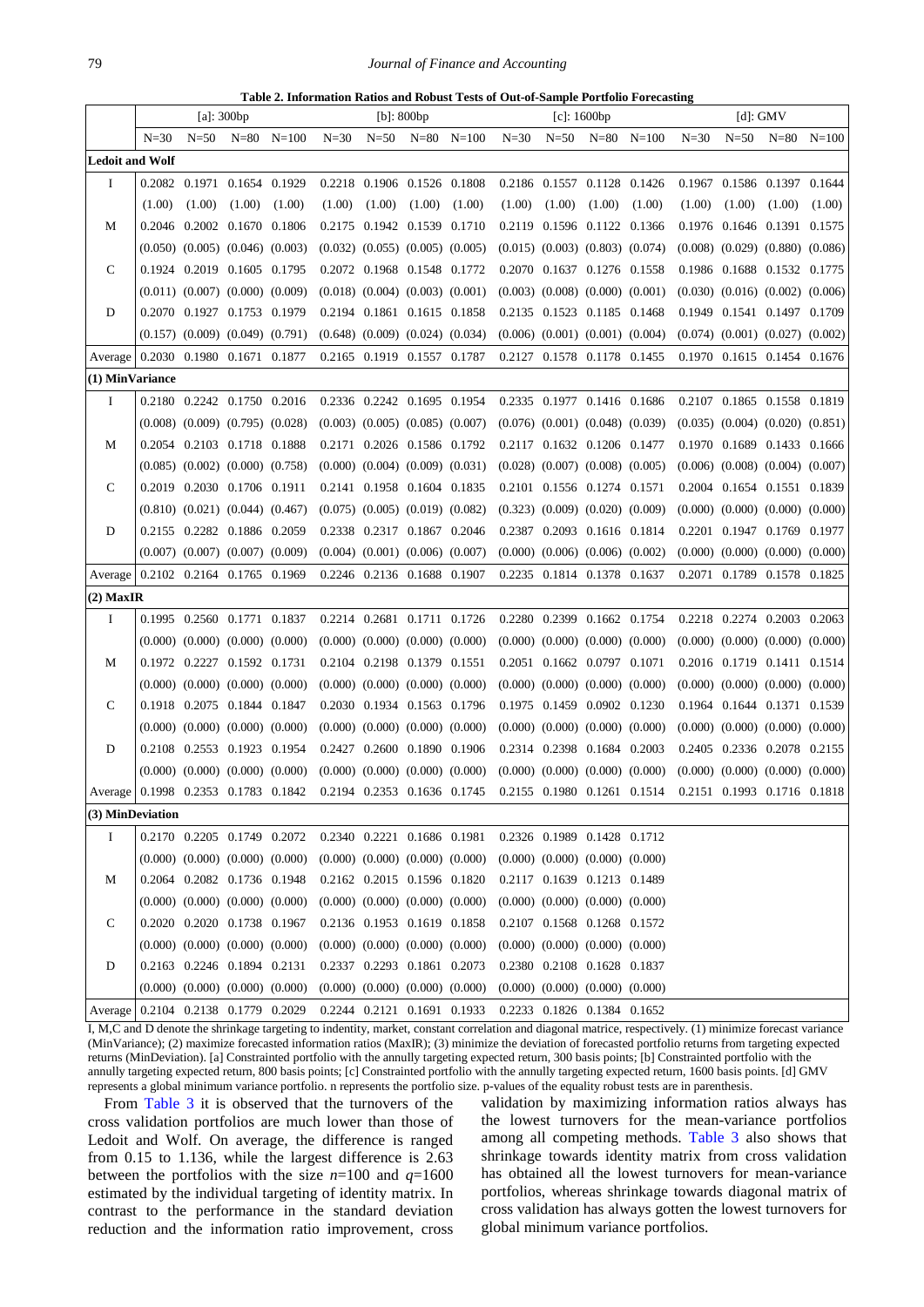| I            | ۹              |
|--------------|----------------|
| ł<br>I<br>۰. | ٦<br>. .<br>۰, |

<span id="page-6-0"></span>

|                                 |     |                   |                         |       |               |       |       | <b>Table 3. Portfolio Turnovers</b> |               |                                                                                                                       |       |                |           |       |       |
|---------------------------------|-----|-------------------|-------------------------|-------|---------------|-------|-------|-------------------------------------|---------------|-----------------------------------------------------------------------------------------------------------------------|-------|----------------|-----------|-------|-------|
|                                 |     |                   | <b>Ledoit and Wolf</b>  |       |               |       |       |                                     |               |                                                                                                                       |       |                |           |       |       |
|                                 | [a] | [b]               | [c]                     | [d]   | $[a]$ : 300bp |       |       |                                     | $[b]$ : 800bp |                                                                                                                       |       | $[c]$ : 1600bp | [d] $GMV$ |       |       |
|                                 |     |                   | 300bp 800bp 1600bp GMV  |       | (1)           | (2)   | (3)   | (1)                                 | (2)           | (3)<br>MinVariance MaxIR MinDeviation MinVariance MaxIR MinDeviation MinVariance MaxIR MinDeviation MinVariance MaxIR | (1)   | (2)            | (3)       | (1)   | (2)   |
| $n=30$                          |     |                   |                         |       |               |       |       |                                     |               |                                                                                                                       |       |                |           |       |       |
| I                               |     |                   | 2.908 2.246 1.648 1.520 |       | 2.660         | 2.435 | 2.767 | 1.973                               | 1.650         | 2.025                                                                                                                 | 1.224 | 0.886          | 1.231     | 1.081 | 1.084 |
| M                               |     |                   | 2.794 2.160 1.600       | 1.492 | 2.702         | 2.708 | 2.757 | 2.057                               | 2.082         | 2.062                                                                                                                 | 1.483 | 1.596          | 1.484     | 1.395 | 1.401 |
| C                               |     |                   | 2.602 1.985 1.428 1.291 |       | 2.731         | 2.789 | 2.786 | 2.075                               | 2.141         | 2.087                                                                                                                 | 1.451 | 1.585          | 1.453     | 1.374 | 1.380 |
| D                               |     |                   | 3.014 2.327 1.707 1.601 |       | 2.622         | 2.423 | 2.720 | 1.898                               | 1.645         | 1.945                                                                                                                 | 1.120 | 0.932          | 1.128     | 0.994 | 0.997 |
| Average 2.830 2.179 1.595 1.476 |     |                   |                         |       | 2.679         | 2.589 | 2.758 | 2.001                               | 1.879         | 2.030                                                                                                                 | 1.319 | 1.250          | 1.324     | 1.211 | 1.216 |
| $n=50$                          |     |                   |                         |       |               |       |       |                                     |               |                                                                                                                       |       |                |           |       |       |
| I                               |     |                   | 3.412 2.839 2.417 2.386 |       | 2.807         | 2.602 | 2.855 | 2.183                               | 1.822         | 2.229                                                                                                                 | 1.572 | 0.877          | 1.567     | 1.568 | 1.571 |
| M                               |     |                   | 3.188 2.644 2.254 2.225 |       | 3.004         | 3.059 | 3.011 | 2.426                               | 2.499         | 2.426                                                                                                                 | 1.996 | 2.092          | 1.991     | 1.977 | 1.985 |
| C                               |     |                   | 2.979 2.428 2.000 1.974 |       | 3.105         | 3.305 | 3.095 | 2.526                               | 2.750         | 2.519                                                                                                                 | 2.054 | 2.317          | 2.054     | 2.063 | 2.071 |
| D                               |     |                   | 3.568 2.973 2.543 2.527 |       | 2.831         | 2.666 | 2.889 | 2.151                               | 1.928         | 2.203                                                                                                                 | 1.492 | 1.017          | 1.490     | 1.477 | 1.481 |
| Average 3.287 2.721 2.303 2.278 |     |                   |                         |       | 2.937         | 2.908 | 2.962 | 2.321                               | 2.250         | 2.344                                                                                                                 | 1.779 | 1.576          | 1.776     | 1.771 | 1.777 |
| $n=80$                          |     |                   |                         |       |               |       |       |                                     |               |                                                                                                                       |       |                |           |       |       |
| <b>I</b>                        |     |                   | 4.061 3.523 3.292 3.238 |       | 3.082         | 2.797 | 3.146 | 2.454                               | 1.976         | 2.517                                                                                                                 | 2.006 | 0.870          | 1.977     | 2.046 | 2.049 |
| M                               |     | 3.597 3.093 2.869 |                         | 2.810 | 3.329         | 3.497 | 3.329 | 2.779                               | 2.910         | 2.779                                                                                                                 | 2.496 | 2.622          | 2.485     | 2.465 | 2.473 |
| C                               |     |                   | 3.419 2.923 2.667 2.650 |       | 3.561         | 4.295 | 3.531 | 3.044                               | 3.656         | 3.032                                                                                                                 | 2.790 | 3.208          | 2.785     | 2.786 | 2.795 |
| D                               |     |                   | 4.322 3.769 3.533 3.482 |       | 3.101         | 2.899 | 3.180 | 2.423                               | 2.083         | 2.494                                                                                                                 | 1.944 | 1.117          | 1.917     | 1.984 | 1.988 |
| Average 3.850 3.327 3.090       |     |                   |                         | 3.045 | 3.268         | 3.372 | 3.297 | 2.675                               | 2.656         | 2.706                                                                                                                 | 2.309 | 1.954          | 2.291     | 2.320 | 2.326 |
| $n=100$                         |     |                   |                         |       |               |       |       |                                     |               |                                                                                                                       |       |                |           |       |       |
| <b>I</b>                        |     |                   | 4.390 3.903 3.756       | 3.690 | 3.119         | 2.903 | 3.204 | 2.496                               | 2.152         | 2.569                                                                                                                 | 2.119 | 1.126          | 2.071     | 2.197 | 2.199 |
| M                               |     |                   | 3.759 3.299 3.157 3.086 |       | 3.419         | 3.758 | 3.404 | 2.912                               | 3.269         | 2.902                                                                                                                 | 2.723 | 3.139          | 2.715     | 2.683 | 2.691 |
| $\mathbf C$                     |     |                   | 3.600 3.162 2.998 2.967 |       | 3.723         | 4.572 | 3.690 | 3.271                               | 4.072         | 3.253                                                                                                                 | 3.119 | 3.865          | 3.119     | 3.106 | 3.117 |
| D                               |     |                   | 4.692 4.192 4.060       | 3.980 | 3.114         | 3.056 | 3.204 | 2.454                               | 2.282         | 2.533                                                                                                                 | 2.076 | 1.435          | 2.031     | 2.124 | 2.128 |
| Average 4.110 3.639 3.493 3.431 |     |                   |                         |       | 3.344         | 3.572 | 3.376 | 2.783                               | 2.944         | 2.815                                                                                                                 | 2.509 | 2.391          | 2.484     | 2.528 | 2.534 |

I, M,C and D denote the shrinkage targeting to indentity, market, constant correlation and diagonal matrice, respectively. (1) minimize forecast variance (MinVariance); (2) maximize forecasted information ratios (MaxIR); (3) minimize the deviation of forecasted portfolio returns from targeting expected returns (MinDeviation). [a] Constrainted portfolio with the annully targeting expected return, 300 basis points; [b] Constrainted portfolio with the annully targeting expected return, 800 basis points; [c] Constrainted portfolio with the annully targeting expected return, 1600 basis points. [d] GMV represents a global minimum variance portfolio. n represents the portfolio size. p-values of the equality robust tests are in parenthesis.







**Figure 1.** Optimal Shrinkage Intensities